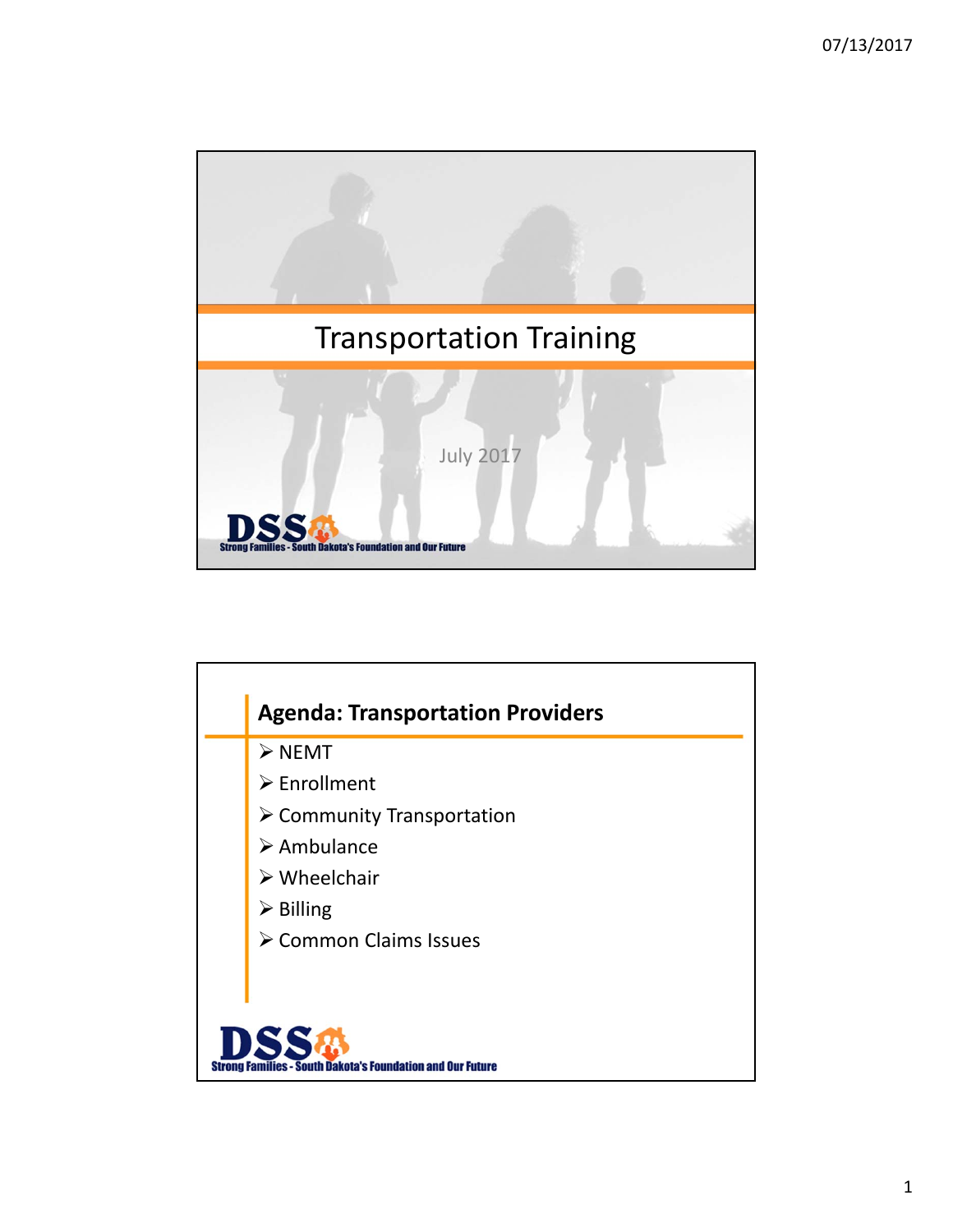

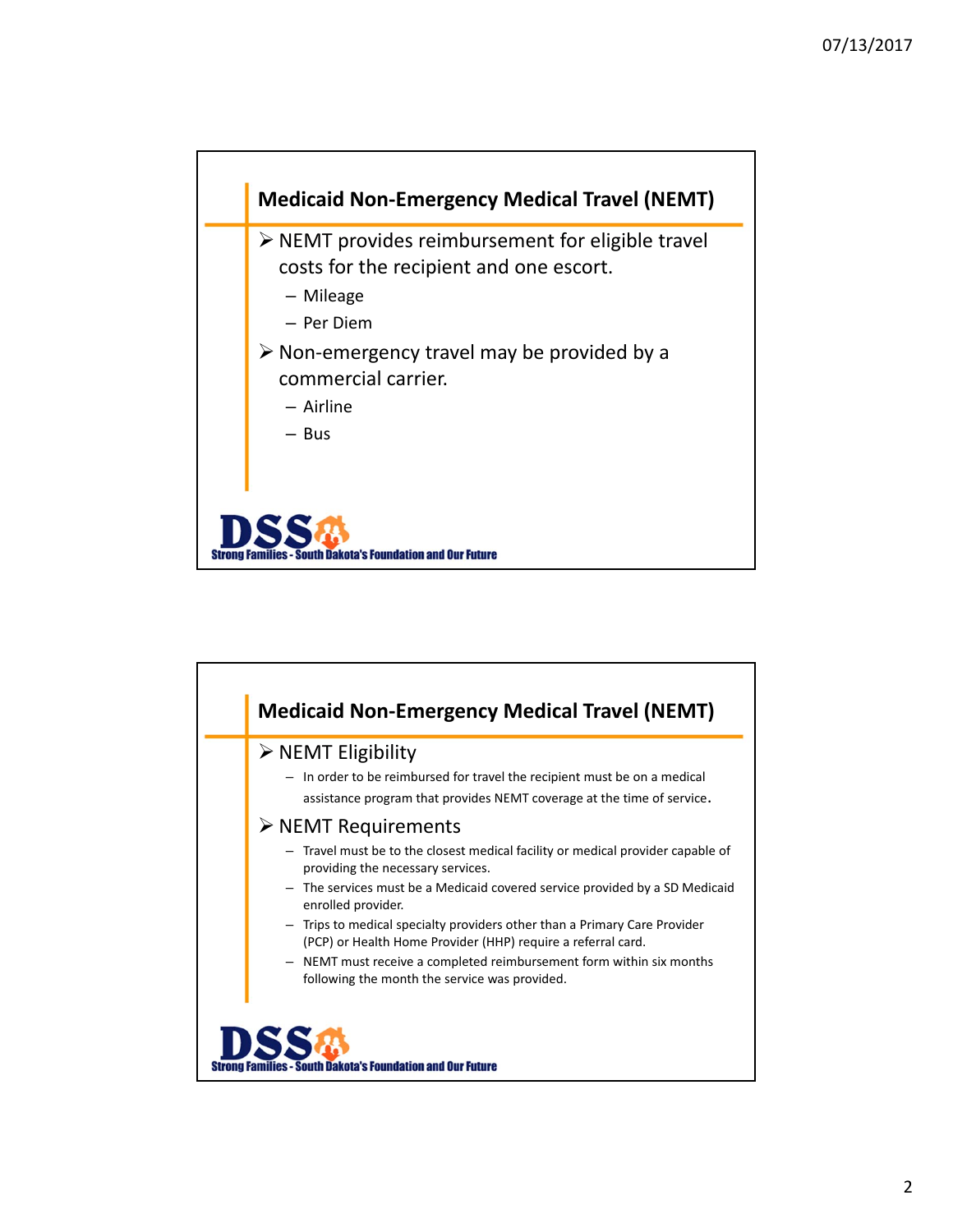

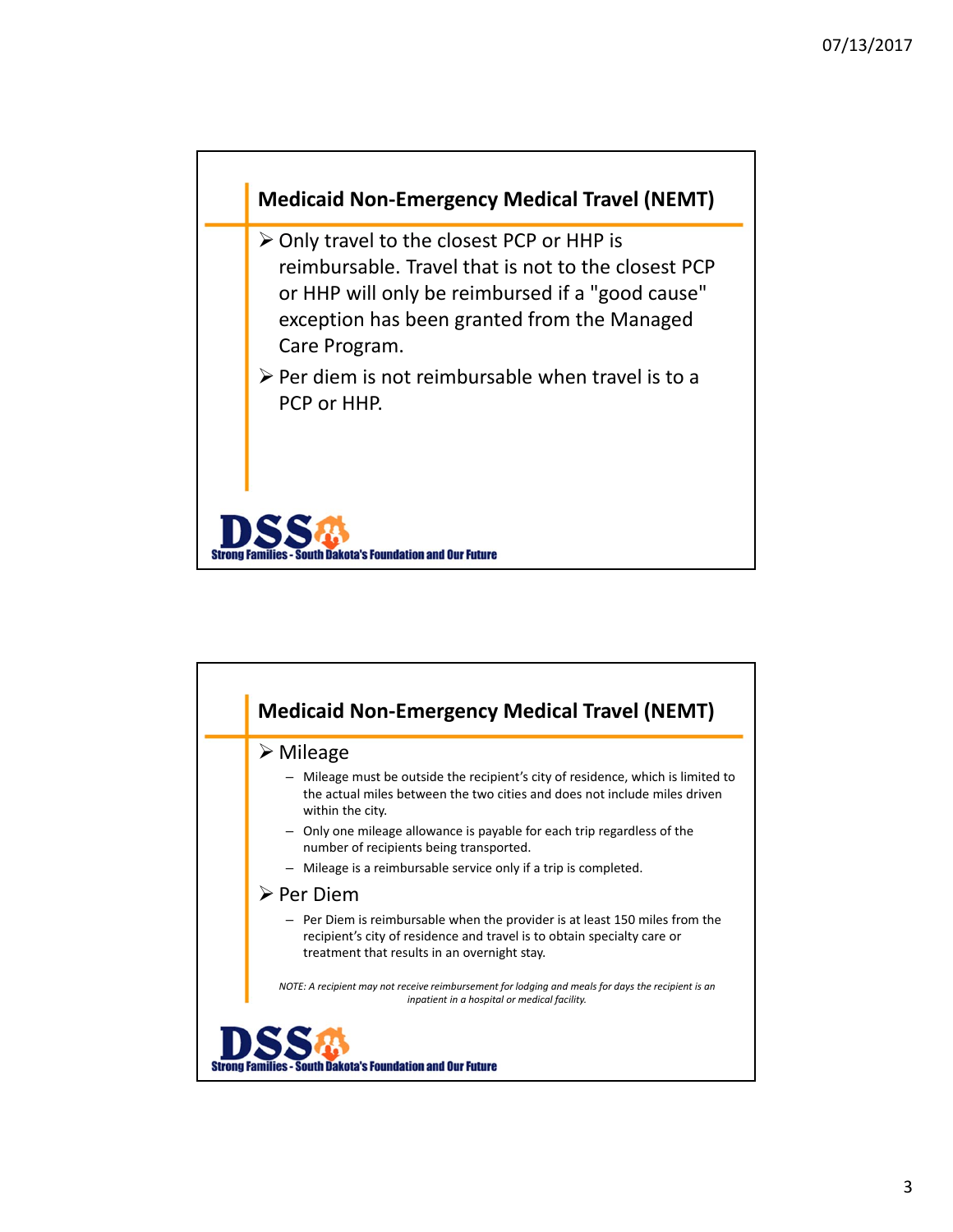

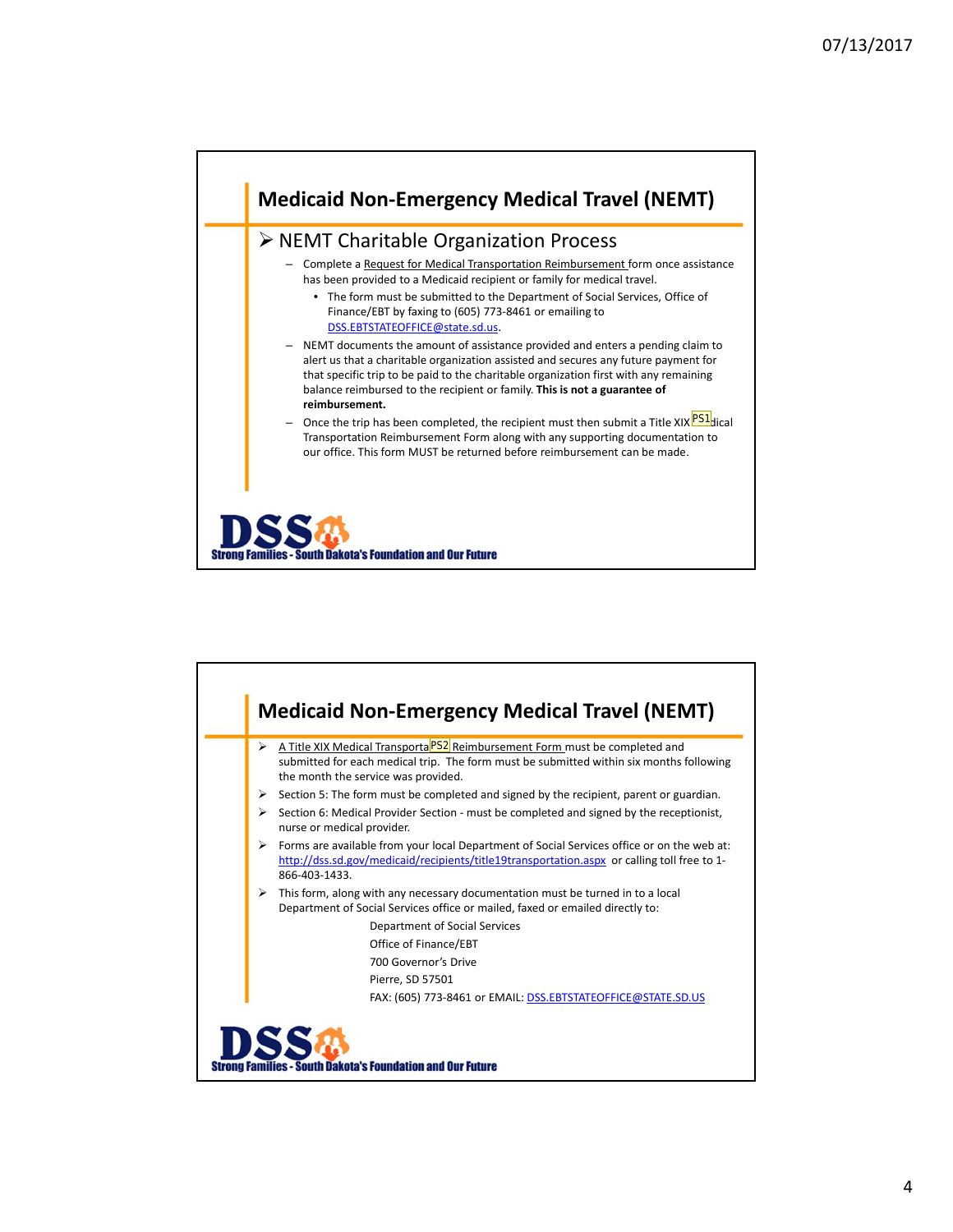## **PS1** Is it called the title XIX Medicaid form? that is redundant. Also is the form called the transportation reimbursement form? Is transportation used here versus travel?

Yes, the forms are currently called: "Request for Medical Transportation Reimbursement" and "Title XIX Medical Transportation Reimbursement Form". The form names have not been changed at this point in time. If we provide forms during the presentation, we want them to be named exactly as they are now so there is not any confusion. Shanna Peterson, Shanna, 06/28/2017

## **Slide 8**

**PS2** Does this heading belong? The points below apply to providers and recipients and family. It seems like you can remove the title which will also promote the bullets below and make them bigger

Removed Heading. Shanna Peterson, Shanna, 06/28/2017

## **Slide 7**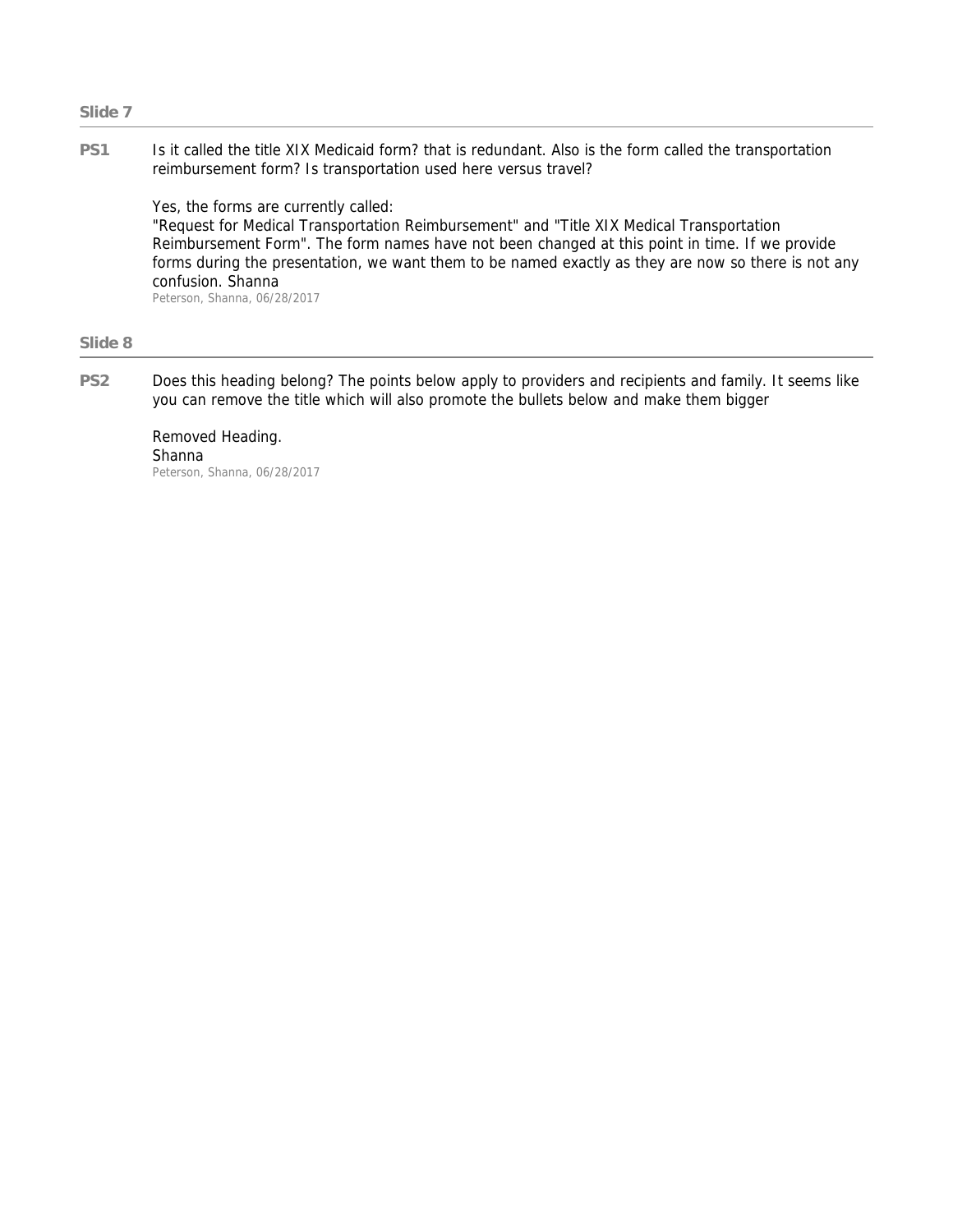

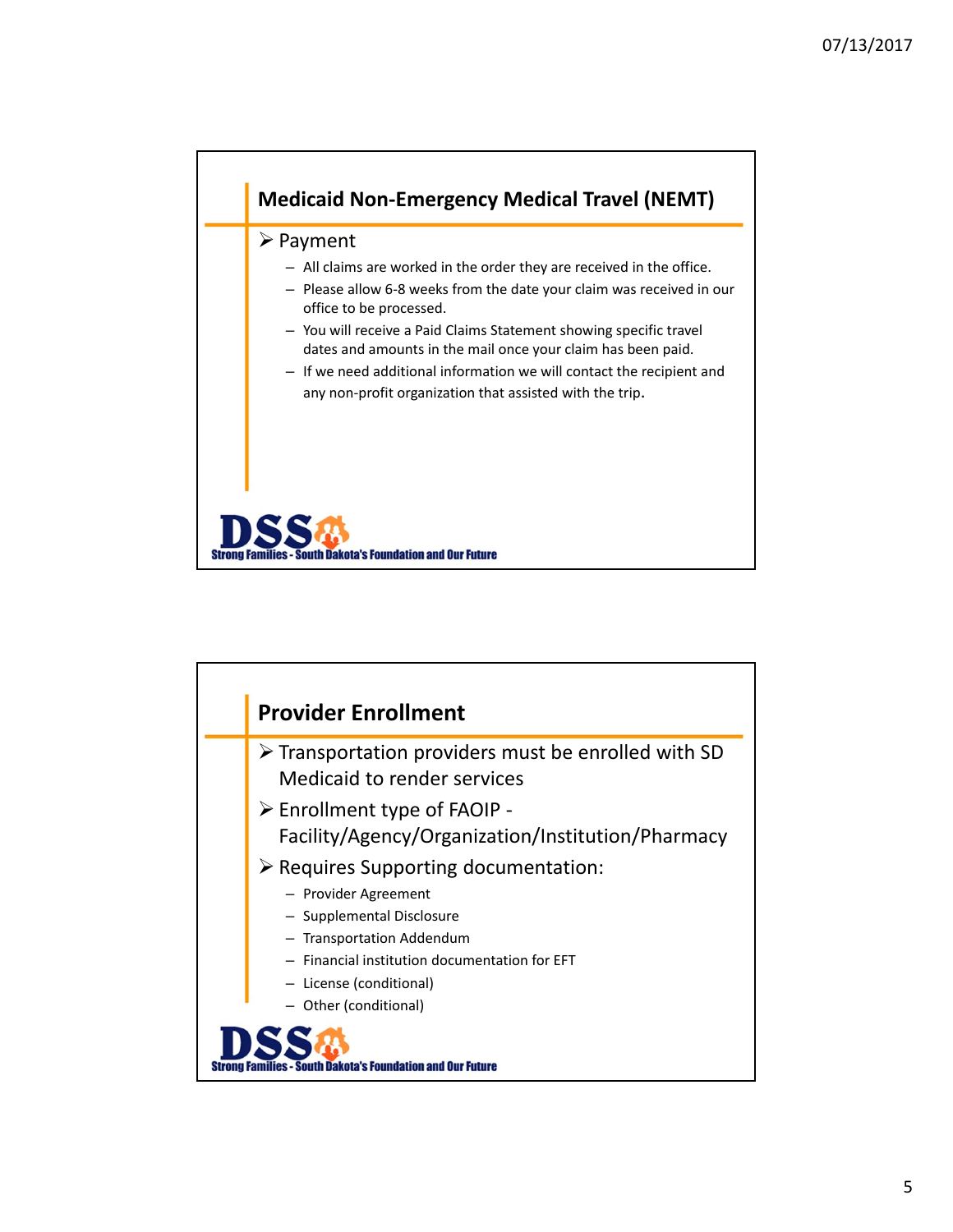

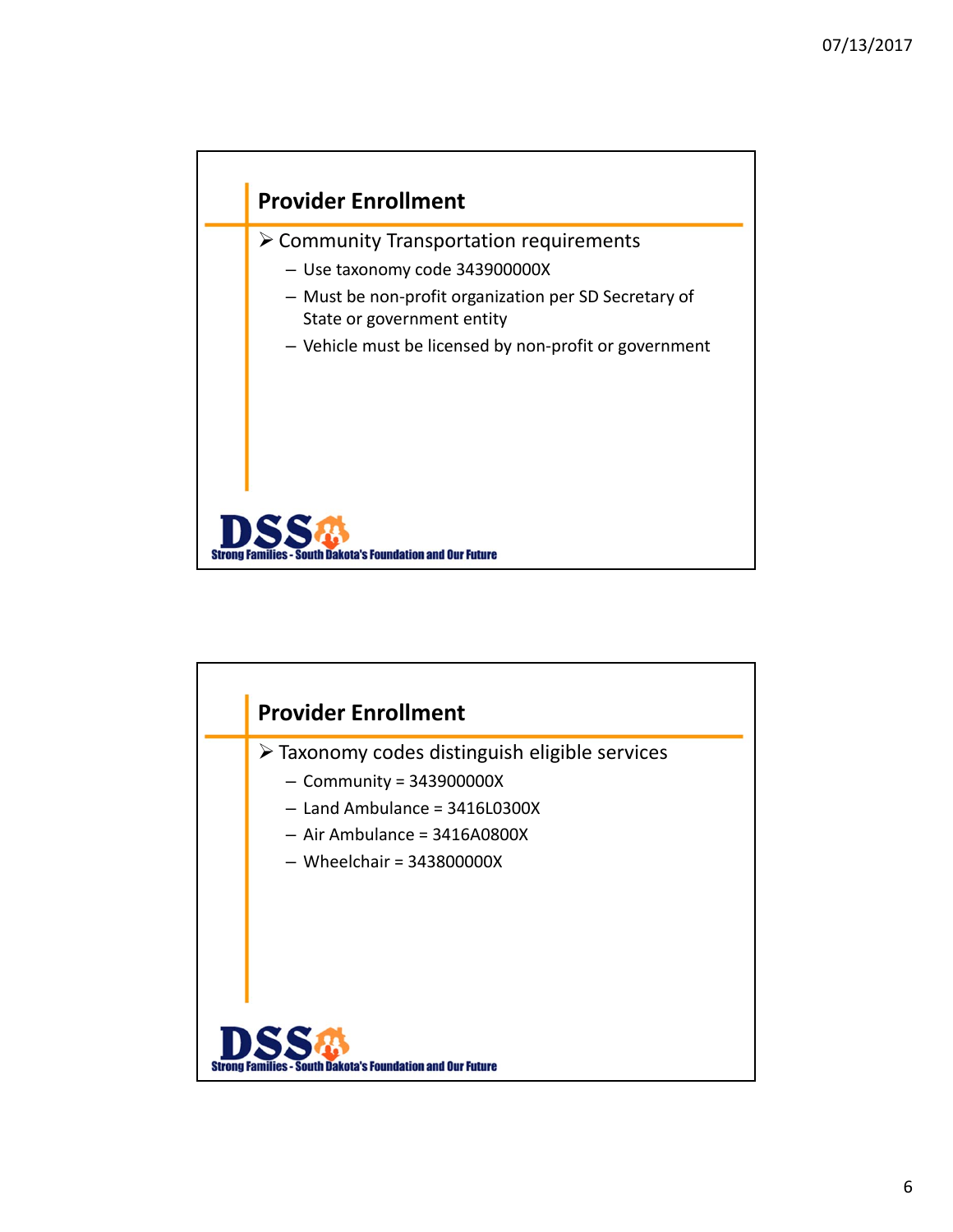

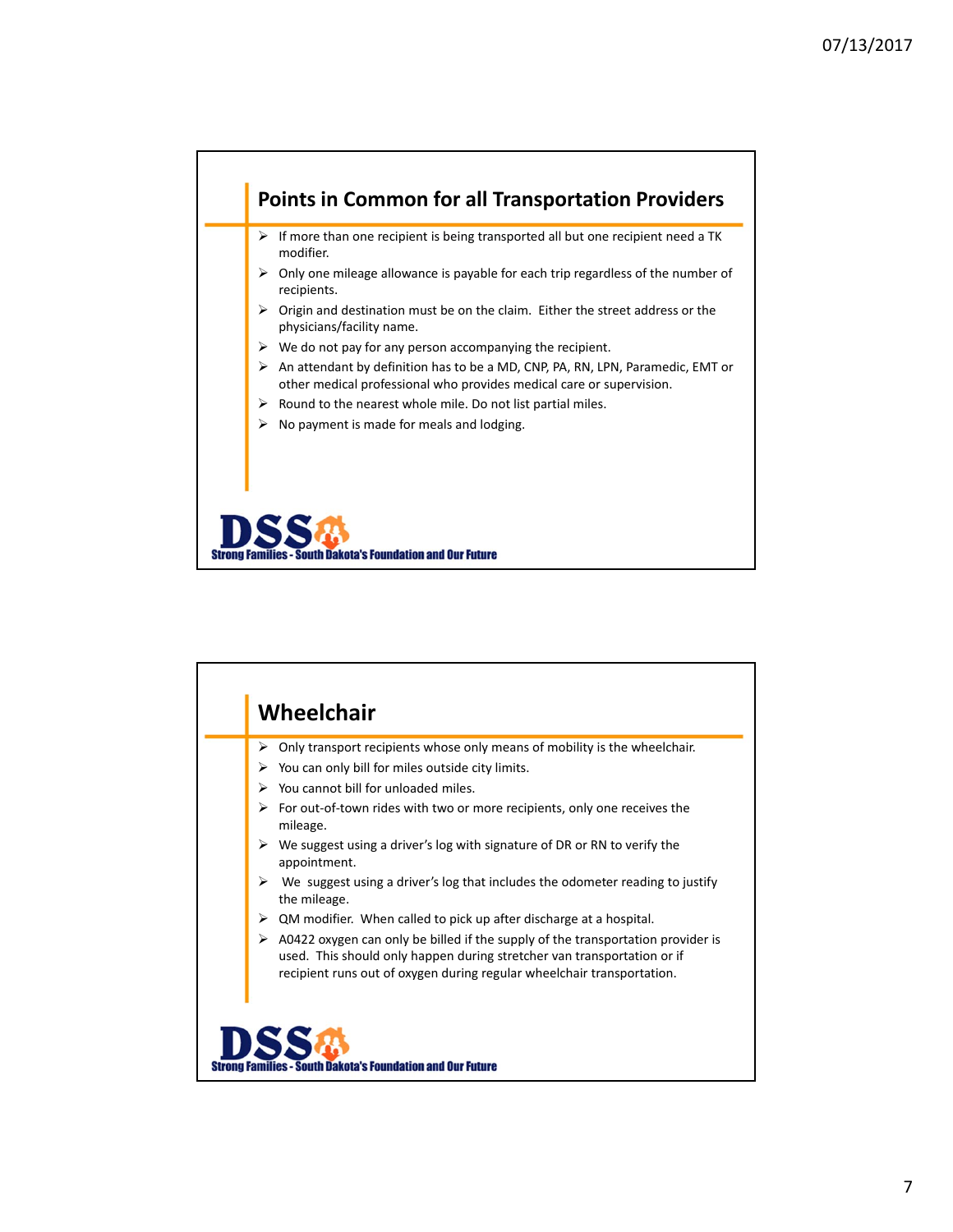## **Wheelchair – Securement Devices**

 $\triangleright$  A vehicle used for wheelchair transportation must be equipped with a wheelchair securement device and a wheelchair occupant restraint system for each wheelchair and occupant being transported. Each wheelchair securement device must be installed and used according to the manufacturer's instruction. Each wheelchair occupant restraint system must provide pelvic and upper torso restraint and must comply with the requirements of 49 CFR § 571.222, S5.4.1 to S5.4.4, inclusive (October 1, 1997). The driver or the attendant must ensure that the wheelchair occupant restraint system is fastened around the wheelchair user before the driver sets the vehicle in motion.



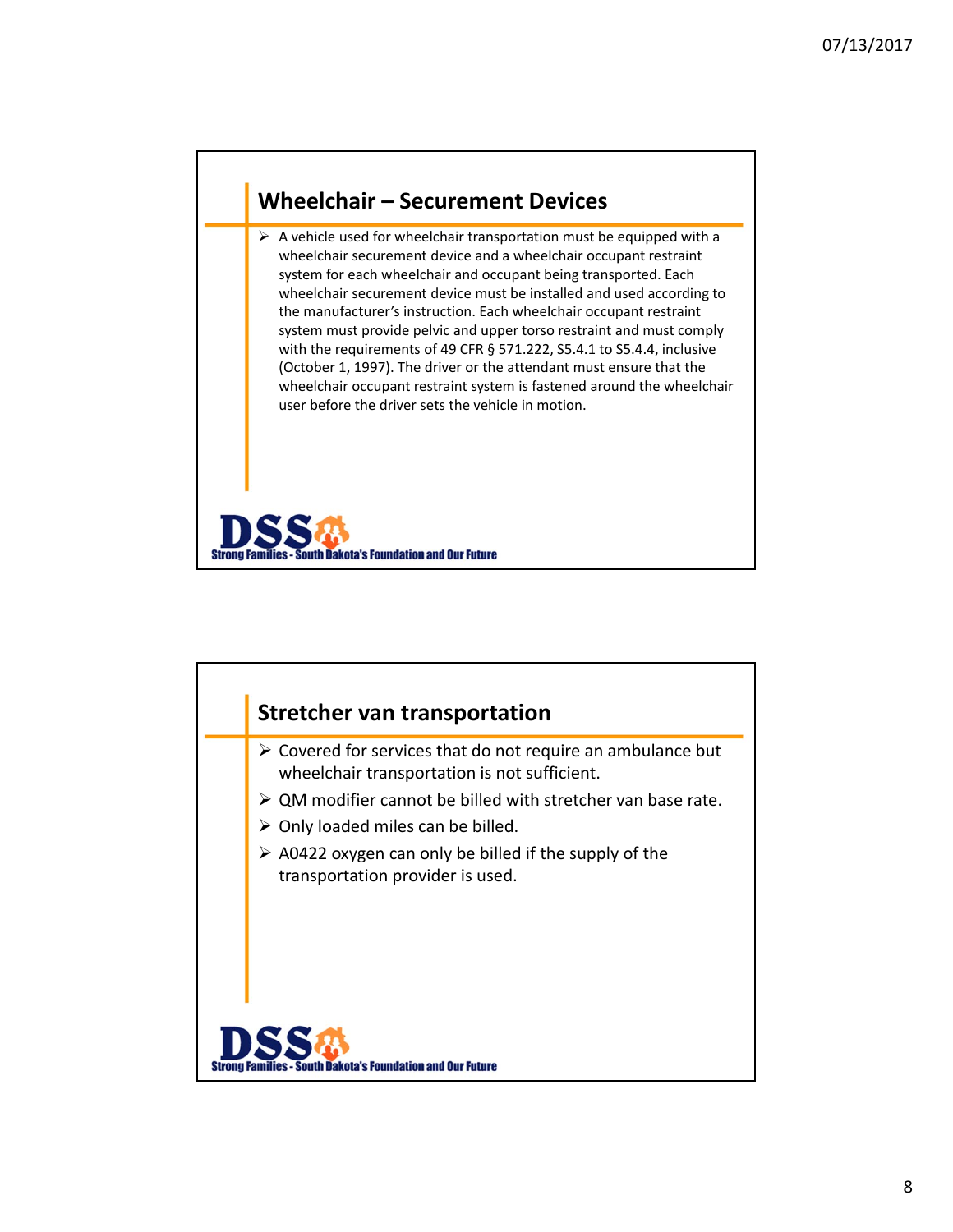

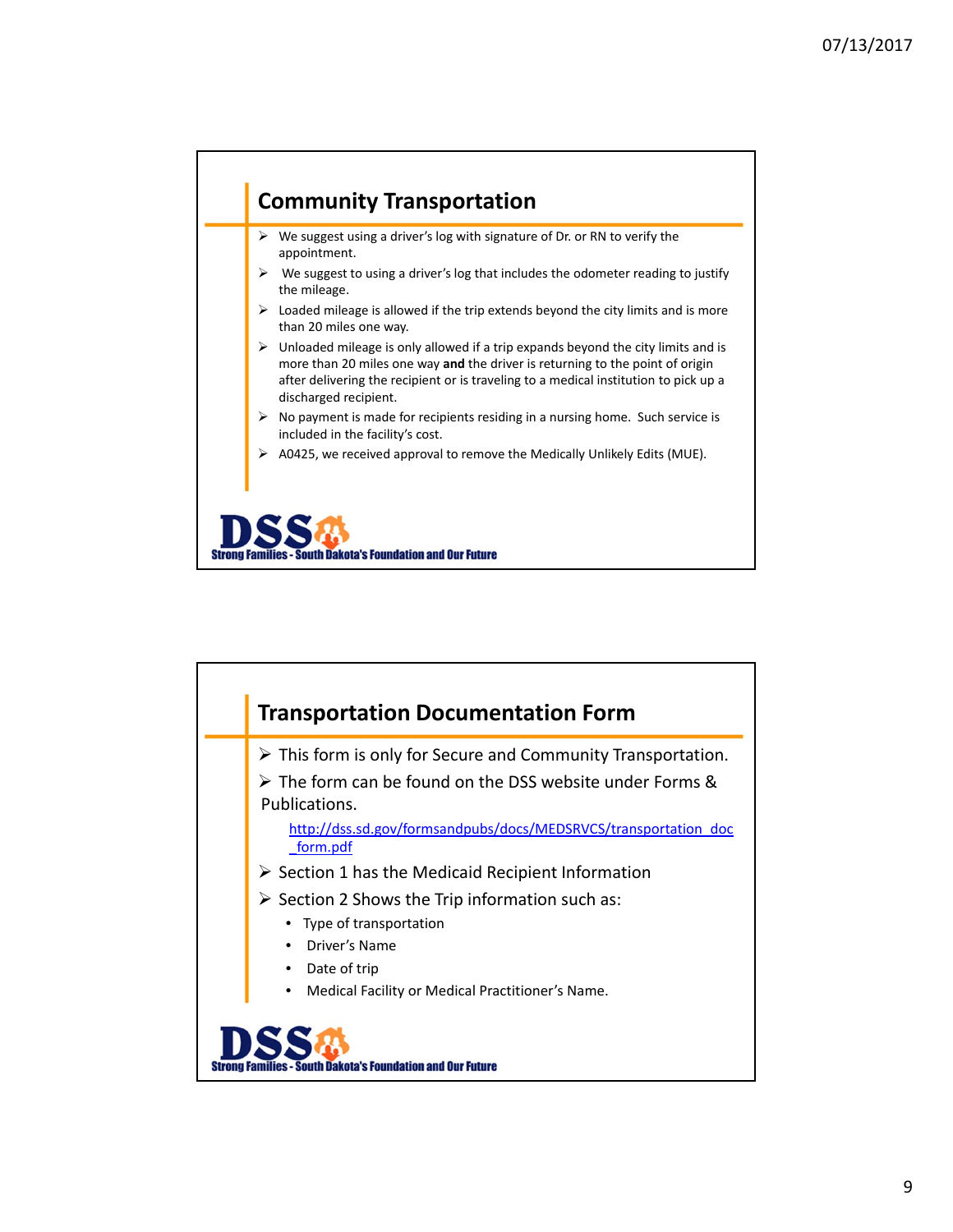

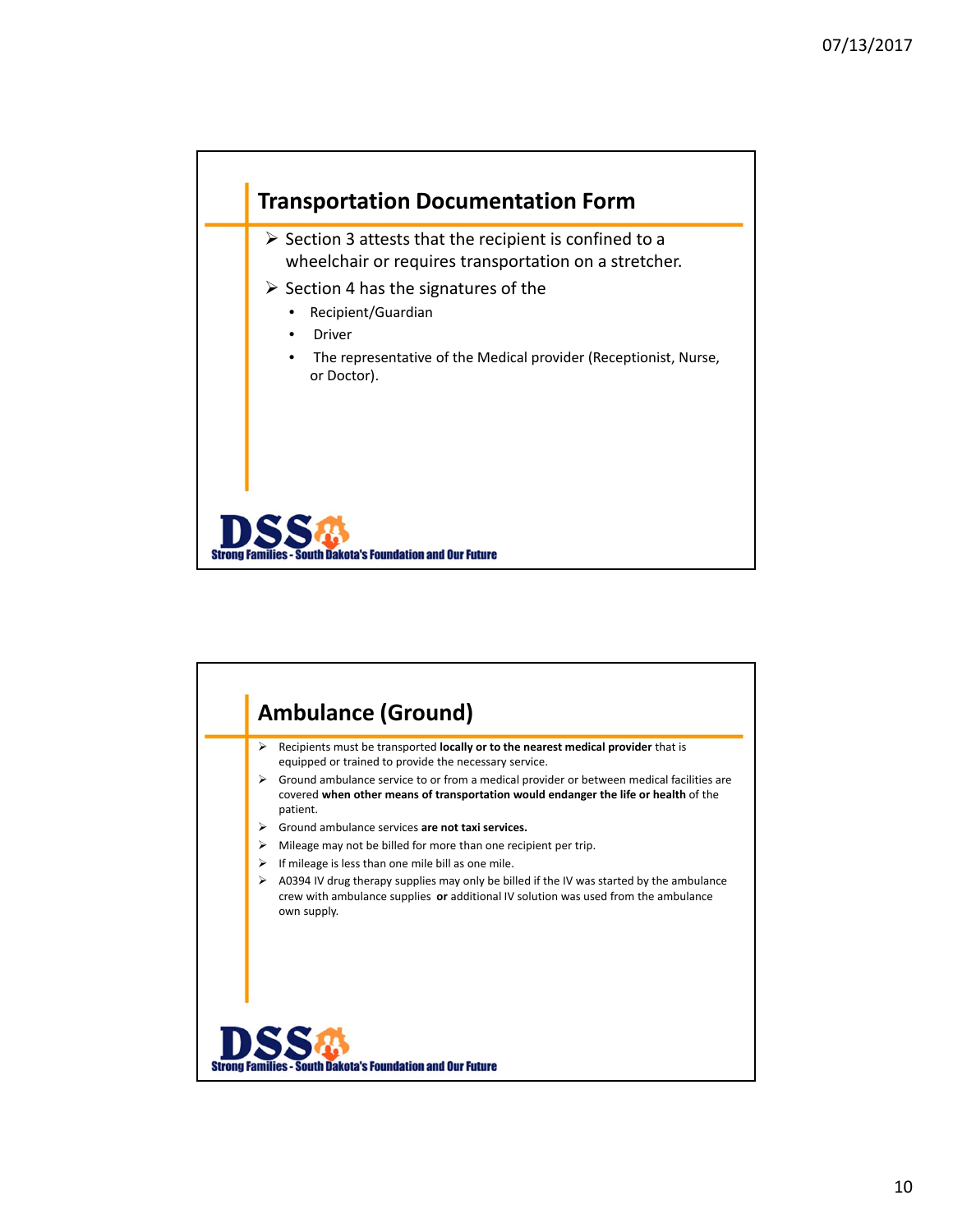

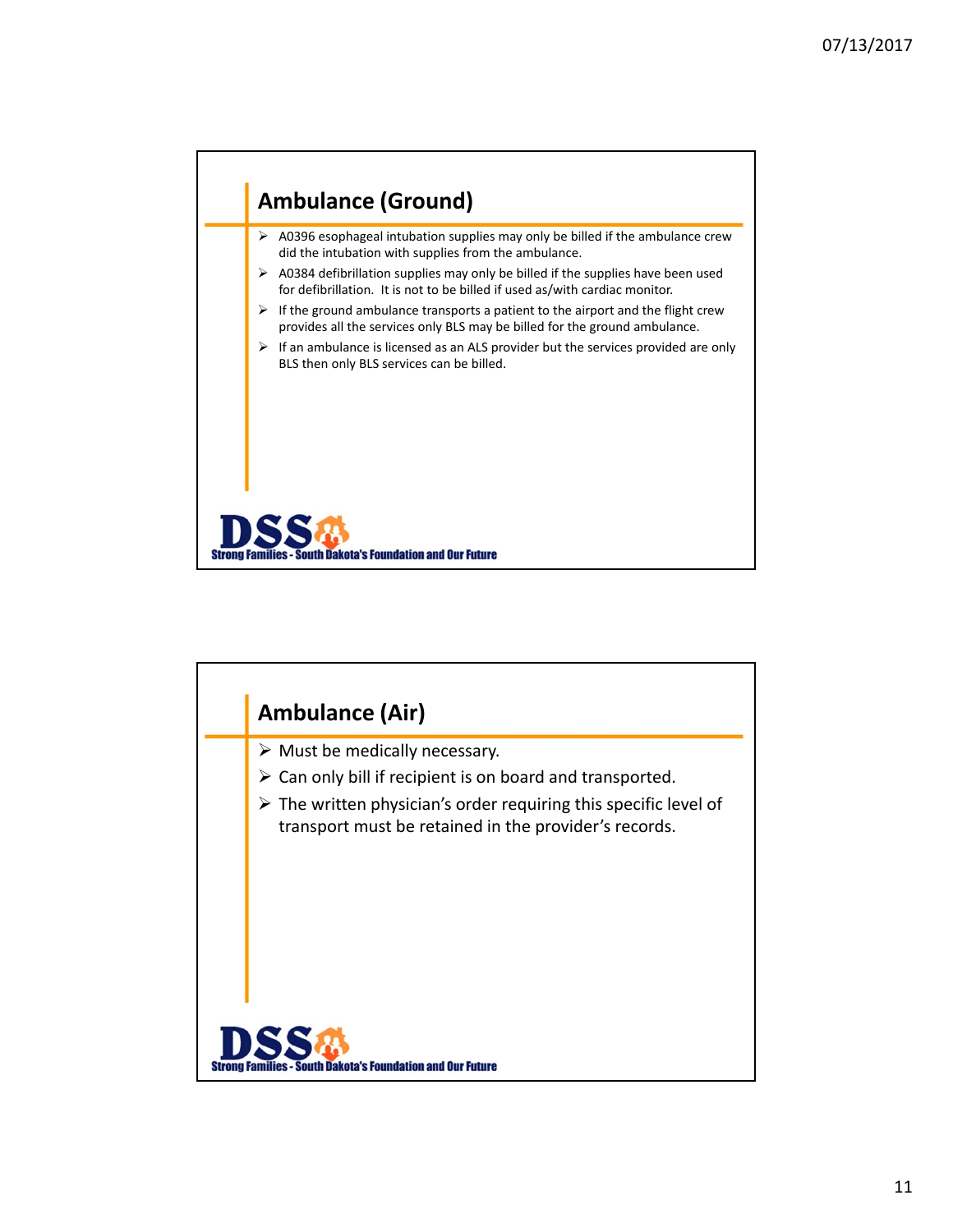